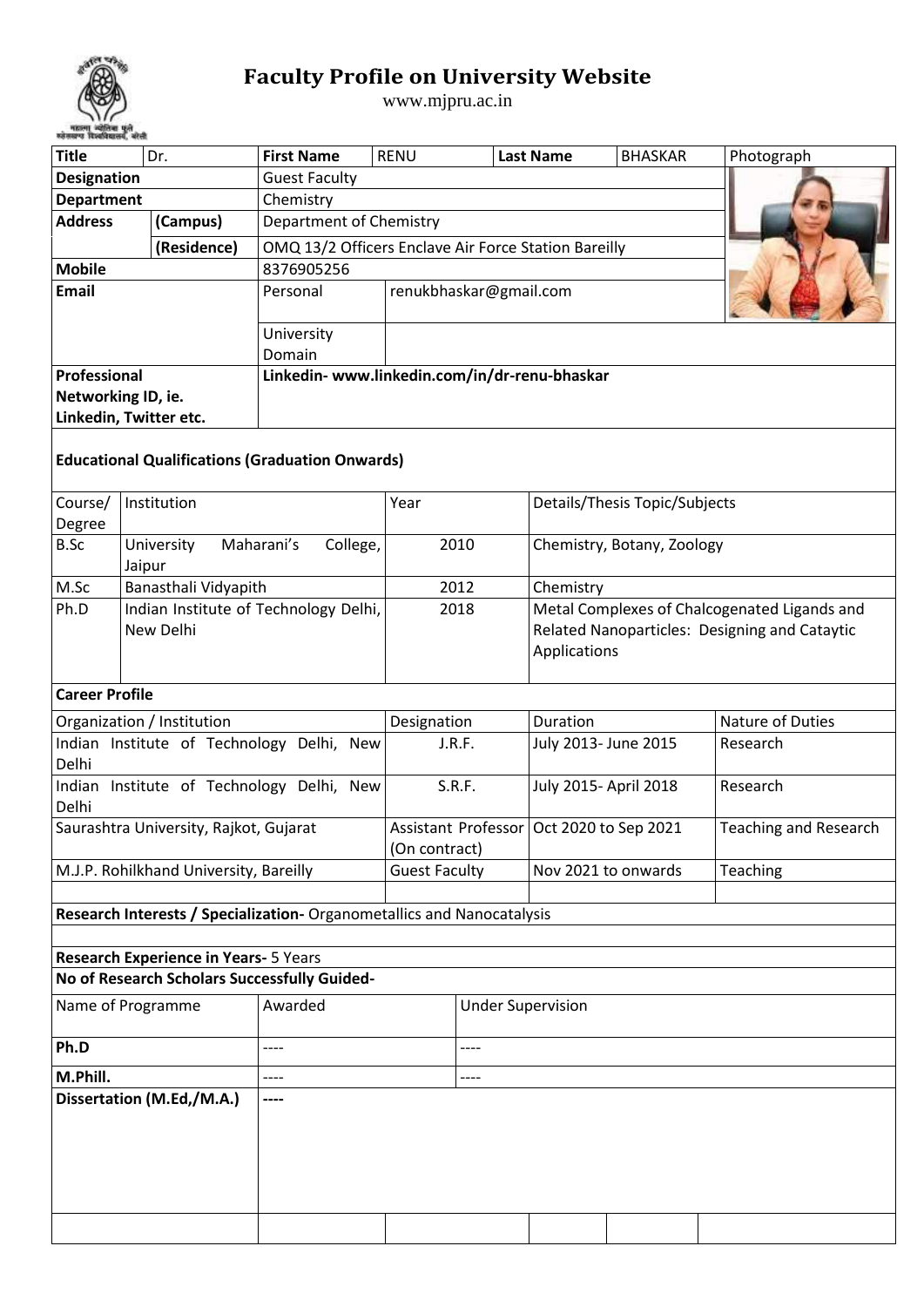| <b>Researcher/Expert ID</b><br><b>Scopus</b>                                                             |           |                                                                            |                                | Orcid<br><b>Publons</b>                                                        |                                                              |                                                 |             | Vidwan                                         |                                                 |                                | <b>Google Scholar</b>                    |                                     |                                   |           |
|----------------------------------------------------------------------------------------------------------|-----------|----------------------------------------------------------------------------|--------------------------------|--------------------------------------------------------------------------------|--------------------------------------------------------------|-------------------------------------------------|-------------|------------------------------------------------|-------------------------------------------------|--------------------------------|------------------------------------------|-------------------------------------|-----------------------------------|-----------|
|                                                                                                          |           |                                                                            |                                | 0000-0002-9558-<br>8104                                                        |                                                              |                                                 |             |                                                |                                                 |                                | Dr. Renu Bhaskar<br>cyz138122@iitd.ac.in |                                     |                                   |           |
| <b>Teaching Experience (Subjects/Courses Taught)</b>                                                     |           |                                                                            |                                |                                                                                |                                                              |                                                 |             |                                                |                                                 |                                |                                          |                                     |                                   |           |
| PG Level: Advanced Organic Chemistry<br>Ph.D. Course Work: Natural Products and Spectroscopic Techniques |           |                                                                            |                                |                                                                                |                                                              |                                                 |             |                                                |                                                 |                                |                                          |                                     |                                   |           |
| Honors & Awards & Fellowship FOR OUTSTANDING WORK                                                        |           |                                                                            |                                |                                                                                |                                                              |                                                 |             |                                                |                                                 |                                |                                          |                                     |                                   |           |
| <b>Name of Award/Fellowship</b>                                                                          |           |                                                                            |                                |                                                                                |                                                              |                                                 |             |                                                |                                                 | <b>Awarded By</b>              |                                          |                                     |                                   |           |
|                                                                                                          |           |                                                                            |                                | of<br>Government<br>of Name<br><b>Name</b><br>Governmental<br><b>Supported</b> |                                                              |                                                 |             |                                                | Name of International<br><b>Recognized Body</b> |                                |                                          |                                     |                                   |           |
| <b>CSIR-UGC Joint Research Fellowship</b>                                                                |           |                                                                            |                                | <b>Agency</b><br><b>CSIR-UGC</b>                                               |                                                              | Indian                                          |             |                                                | Institute                                       | <b>Organization/Department</b> |                                          |                                     |                                   |           |
|                                                                                                          |           |                                                                            |                                |                                                                                |                                                              | Technology<br>Delhi                             |             |                                                |                                                 | Delhi,<br>New                  | of CSIR-UGC                              |                                     |                                   |           |
| <b>GATE</b>                                                                                              |           |                                                                            |                                | <b>MHRD</b>                                                                    |                                                              | <b>IIT Bombay</b>                               |             |                                                |                                                 |                                | <b>MHRD</b>                              |                                     |                                   |           |
| <b>Best Poster Presentation Award</b>                                                                    |           | <b>ACS</b><br>Organometallics                                              |                                |                                                                                | Bhabha Atomic Research ACS Organometallics<br>Centre, Mumbai |                                                 |             |                                                |                                                 |                                |                                          |                                     |                                   |           |
| <b>Publications / Academic Activities (Numbers Only)</b>                                                 |           |                                                                            |                                |                                                                                |                                                              |                                                 |             |                                                |                                                 |                                |                                          |                                     |                                   |           |
| &<br><b>Books</b><br>Monographs NA<br>(Single Author)<br>in                                              |           | Research<br>Papers<br>Published<br>Internation<br>al Journals              | 07<br>in                       |                                                                                |                                                              | Papers Presented 05<br>Seminars/<br>Conferences |             |                                                | Seminars/<br>Conferences<br>Organized           | <b>NA</b>                      |                                          | Research<br>Projects<br>(Completed) | <b>NA</b>                         |           |
| Books (Co-authored)                                                                                      | <b>NA</b> | Research<br>Papers<br>Published<br>in<br>Journals                          | Other                          | <b>NA</b>                                                                      | Seminar/<br>Attended                                         | Conferences                                     |             |                                                | 05                                              | Workshops<br>Organized         |                                          | NA                                  | Research<br>Projects<br>(Ongoing) | <b>NA</b> |
| Books (Edited)                                                                                           | <b>NA</b> | <b>Articles</b>                                                            | <b>NA</b>                      |                                                                                | Sessions Chaired                                             |                                                 |             | Membership                                     |                                                 |                                | Foreign                                  |                                     |                                   |           |
| <b>Chapters in Edited Books</b>                                                                          | <b>NA</b> | Published<br>in Popular                                                    | in<br>Conferences              |                                                                                |                                                              |                                                 |             | of Academic/<br>Seminars/   NA<br>Professional |                                                 |                                |                                          |                                     | Countries<br>Visited<br>for       | 01        |
|                                                                                                          |           | Fora, e.g.,<br>Websites,<br>Blogs,<br>Newspaper<br>s,<br>Magazines<br>etc. | Resource Lectures<br>Delivered |                                                                                |                                                              |                                                 |             |                                                | <b>Bodies</b>                                   |                                |                                          | Academic<br>Assignments             |                                   |           |
| <b>Details of Publications / Academic Activities (2010 Onwards)</b>                                      |           |                                                                            |                                |                                                                                |                                                              |                                                 |             |                                                |                                                 |                                |                                          |                                     |                                   |           |
| (a) Authored Books / Monographs                                                                          |           |                                                                            |                                |                                                                                |                                                              |                                                 |             |                                                |                                                 |                                |                                          |                                     |                                   |           |
| <b>Name of Book</b><br><b>Year of Publication</b>                                                        |           |                                                                            |                                | <b>Publisher</b>                                                               |                                                              |                                                 |             |                                                | <b>ISBN No</b>                                  |                                |                                          |                                     |                                   |           |
|                                                                                                          |           |                                                                            |                                |                                                                                |                                                              |                                                 |             |                                                |                                                 |                                |                                          |                                     |                                   |           |
| (b) Edited Books                                                                                         |           |                                                                            |                                |                                                                                |                                                              |                                                 |             |                                                |                                                 |                                |                                          |                                     |                                   |           |
| of Title<br>Year<br>publication                                                                          |           |                                                                            |                                | Publisher                                                                      |                                                              |                                                 | <b>ISBN</b> |                                                |                                                 | DOI No.                        |                                          |                                     | <b>Citations</b>                  |           |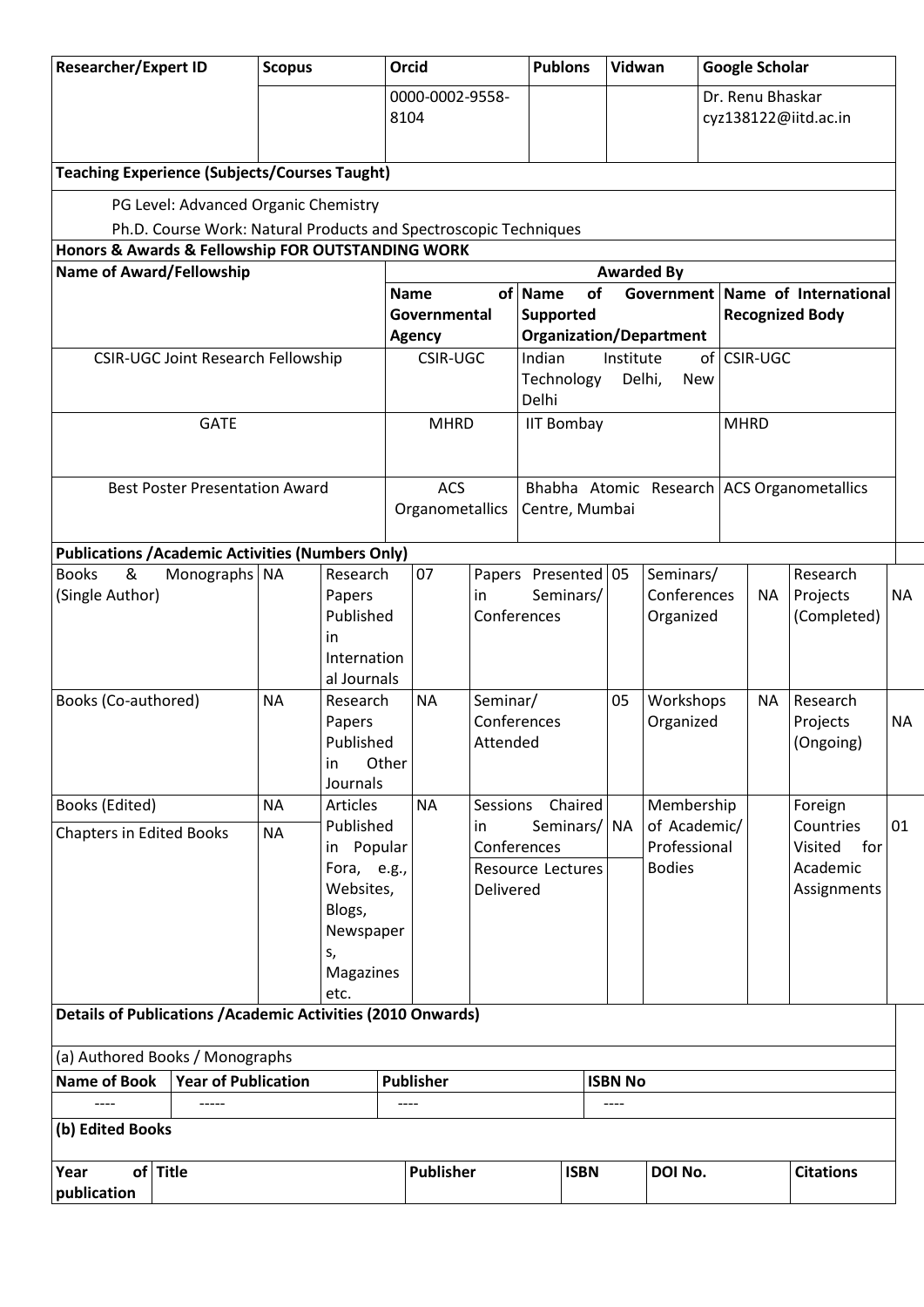| -----<br>---- | -----<br>---- | ______ | ----- | . | ------ |
|---------------|---------------|--------|-------|---|--------|
|               |               |        |       |   |        |
|               |               |        |       |   |        |

## **(c) Papers Published in UGC Care Listed/Indexed/ Peer Reviewed Journals**

| (C) Papers Published III OGC Care Listed/Indexed/ Peer Neviewed Journals |                                                                                                                                                                                                                                                            |                                                            |                 |                  |                      |  |  |  |  |  |  |
|--------------------------------------------------------------------------|------------------------------------------------------------------------------------------------------------------------------------------------------------------------------------------------------------------------------------------------------------|------------------------------------------------------------|-----------------|------------------|----------------------|--|--|--|--|--|--|
| Year                                                                     | of Title                                                                                                                                                                                                                                                   | <b>Name of Journal</b>                                     | <b>ISSN No.</b> | <b>Citations</b> | <b>Impact Factor</b> |  |  |  |  |  |  |
| <b>Publication</b><br>2017                                               | Reusable Catalyst for Transfer<br>Hydrogenation of Aldehydes and<br>Ketones<br>Designed by Anchoring Palladium as<br>Nanoparticles on Graphene Oxide<br><b>Functionalized with Selenated</b><br>Amine"                                                     | ACS Appl. Mater.<br>Interfaces                             | 1944-8244       | 41               | 9.229                |  |  |  |  |  |  |
| 2017                                                                     | Sonogashira (Cu and amine free)<br>and Suzuki coupling in air catalyzed<br>via nanoparticles formed in situ<br>from Pd(II) complexes of<br>chalcogenated Schiff bases of 1-<br>naphthaldehyde and their reduced<br>forms                                   | Dalton<br><b>Transactions</b>                              | 1477-9234       | 22               | 4.390                |  |  |  |  |  |  |
| 2017                                                                     | Palladium(II) Complexes of N-<br>Heterocyclic Carbene-Amidates<br>Derived from<br><b>Chalcogenated Acetamide-</b><br>Functionalized 1H-Benzimidazolium<br>Salts: Recyclable Catalyst for<br>Regioselective Arylation of<br>Imidazoles in Aerobic Condition | Organometallics                                            | 1520-6041       | 23               | 3.876                |  |  |  |  |  |  |
| 2017                                                                     | Palladacycles of sulfated/selenated<br>schiff base of<br>ferrocenecarboxaldehyde<br>as catalysts for O-arylation and<br>Suzuki-Miyaura coupling                                                                                                            | Dalton<br><b>Transactions</b>                              | 1477-9234       | 30               | 4.390                |  |  |  |  |  |  |
| 2017                                                                     | Complexes of (n5-Cp*)Ir(III) with 1-<br>benzyl-3-phenylthio / selenomethyl-<br>1,3-dihydrobenzoimidazole-2-<br>thione/selenone:<br>catalyst<br>for<br>oxidation<br>1,2-substituted<br>and<br>benzimidazole synthesis                                       | Dalton<br><b>Transactions</b>                              | 1477-9234       | 32               | 4.390                |  |  |  |  |  |  |
| 2019                                                                     | Solvent-tailored Pd <sub>3</sub> P0.95 nano<br>catalyst for amide-nitrile<br>interconversion,<br>the hydration of nitriles and transfer<br>hydrogenation of the C=O bond                                                                                   | Dalton<br><b>Transactions</b>                              | 1477-9234       | 06               | 4.390                |  |  |  |  |  |  |
| 2015                                                                     | Pyrazole stablized dinuclear<br>palladium(II)<br>chalcogenolates formed by<br>oxidative addition of bis[2-(4-<br>bromo-pyrazol-1-yl)ethyl]<br>dichalcogenide to Pd(II)- tailoring of                                                                       | European Journal 1099-0682<br>of<br>Inorganic<br>Chemistry |                 | 13               | 2.524                |  |  |  |  |  |  |